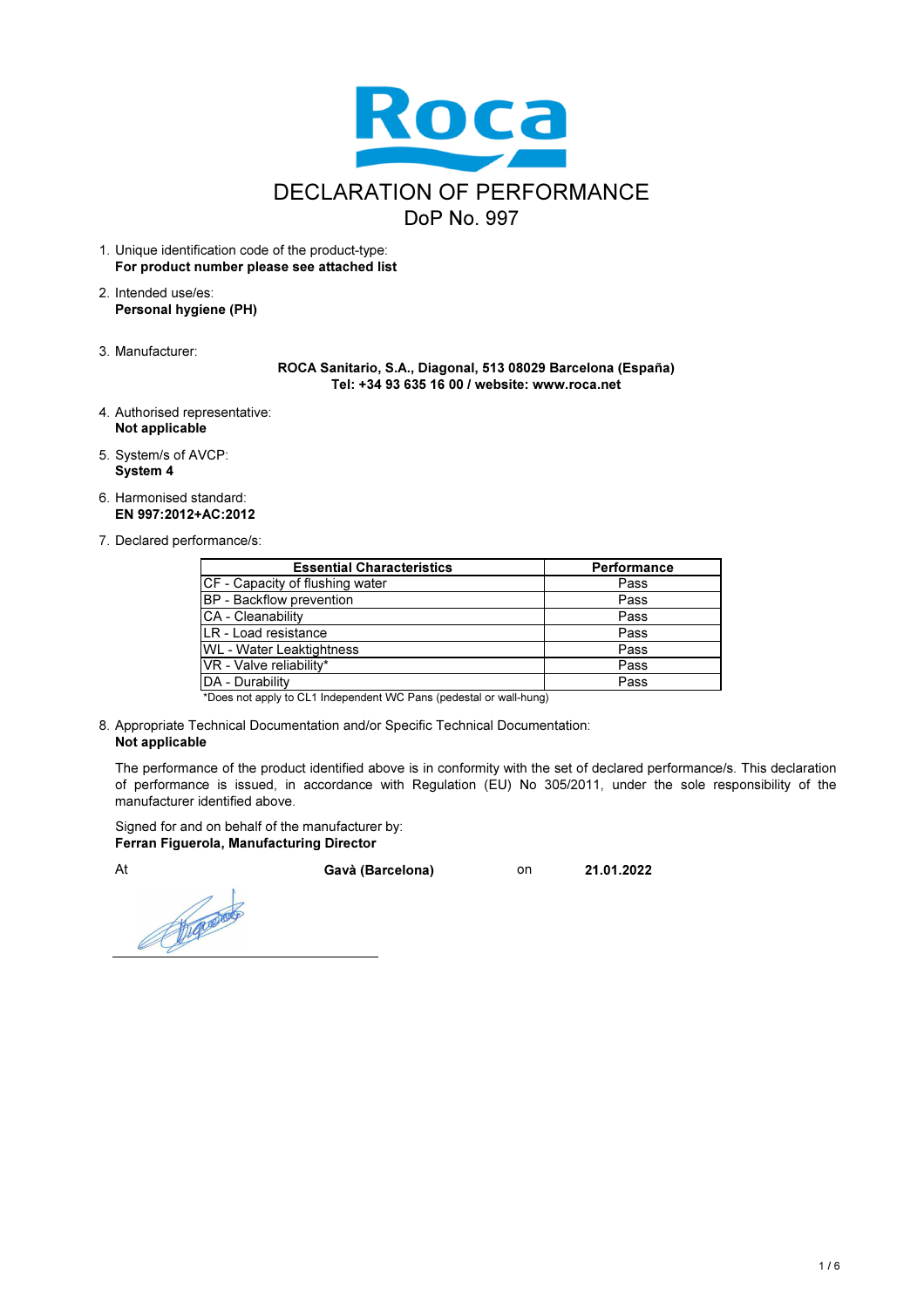| Range                          | Product<br>Code    | <b>Cistern</b><br>Code | <b>Description</b>                               | Volume<br>(liters)         | <b>Designation Code</b>                             |
|--------------------------------|--------------------|------------------------|--------------------------------------------------|----------------------------|-----------------------------------------------------|
| <b>ACCESS</b>                  | A342236/7/9        | A341230/1/3/4          | Close coupled WC suite                           | 6/3                        | EN 997 CL1 - 6 - VRII + CL2                         |
| <b>ACCESS</b>                  | A342238            | 341232                 | Close coupled WC suite                           | 6                          | EN 997 CL2                                          |
| <b>ACCESS</b>                  | A346237            | ------                 | Wall hung WC pan                                 | 6/3                        | EN 997 CL1 - 6A - 6C                                |
| <b>ACCESS</b>                  | A346237            | A890xxx                | Wall hung WC pan                                 | 6/3                        | EN 997 CL2                                          |
| <b>ACCESS</b>                  | A349237/8/9        |                        | <b>WC Pack</b>                                   | 6/3                        | EN 997 CL1 - 6 - VRII + CL2                         |
| <b>ADELE</b>                   | A342195/6          | A341190/1/4            | Close coupled WC suite                           | 6/3                        | EN 997 CL1 - 6 - VRII                               |
| ADELE                          | A342195/6          | A34119C                | Close coupled WC suite                           | 6/3                        | EN 997 CL2                                          |
| ADELE                          | A344195/6          | ------                 | Independent WC pan                               | 4,5/3 & 6/3                | EN 997 CL1 - 5/6A - 6C                              |
| <b>ADELE</b>                   | A344195/6          | A890xxx                | Independent WC pan                               | 4,5/3 & 6/3                | EN 997 CL2                                          |
| <b>ADELE</b>                   | A346196/H195       |                        | Wall hung WC pan                                 | 4,5/3 & 6/3                | EN 997 CL1 - 5/6A - 6C                              |
| <b>ADELE</b>                   | A346196/H195       | A890xxx                | Wall hung WC pan                                 | 4,5/3 & 6/3                | <b>EN 997 CL2</b>                                   |
| ADELE                          | A34P195/S190/S196  | ------                 | <b>WC Pack</b>                                   | 6/3                        | EN 997 CL1 - 6 - VRII                               |
| <b>ADELE</b>                   | A34P197/S198       | ------                 | <b>WC Pack</b>                                   | 6/3                        | EN 997 CL1 - 6A                                     |
| ADELE                          | A34P199/S199       | ------                 | <b>WC Pack</b>                                   | 4,5/3 & 6/3                | EN 997 CL1 - 5/6A - 6C                              |
| <b>ADELE</b>                   | A34P199/S199       | A890xxx                | <b>WC Pack</b>                                   | 4,5/3 & 6/3                | EN 997 CL2                                          |
| ADELE NORDIC                   | A346197            | -------                | Wall hung WC pan                                 | 6/3                        | EN 997 CL1 - 6A - 6C                                |
| <b>ADELE NORDIC</b>            | A346198            | ------                 | Wall hung WC pan                                 | 6/3                        | EN 997 CL1 - 6A                                     |
| <b>ADENA</b>                   | A3420U7            | A3410UC                | Close coupled WC suite                           | 4,5/3                      | EN 997 CL2                                          |
| <b>ADENA</b>                   | A3460U7            | A890xxx                | Wall hung WC pan                                 | 4,5/3                      | EN 997 CL2                                          |
| <b>AIRE</b>                    | A3420F7            | A3410FC                | Close coupled WC suite                           | 6/3                        | EN 997 CL1 - 6 - VRII + CL2                         |
| <b>AIRE</b>                    | A3420F9            | A3410FD                | Close coupled WC suite                           | 4,5/3                      | EN 997 CL1 - 5 - VRII + CL2                         |
| <b>AIRE</b>                    | A3460F7            |                        | Wall hung WC pan                                 | 6/3                        | EN 997 CL1 - 6A - 6C                                |
| <b>AIRE</b>                    | A3460F7            | A890xxx                | Wall hung WC pan                                 | 6/3                        | <b>EN 997 CL2</b>                                   |
| <b>AIRE</b>                    | A3470F7            | ------                 | Independent WC pan                               | 6/3                        | EN 997 CL1 - 6A - 6C                                |
| <b>AIRE</b>                    | A3470F7            | A890xxx                | Independent WC pan                               | 6/3                        | EN 997 CL2                                          |
| <b>ALEGRA</b>                  | A34H1390           |                        | WC Pack                                          | 4,5/3 & 6/3                | EN 997 CL1 - 4/5/6A                                 |
| <b>ALEGRA</b>                  | A34H1390           | A890xxx                | <b>WC Pack</b>                                   | 4,5/3 & 6/3                | EN 997 CL2                                          |
| ALOE IN-WASH                   | A803G70            |                        | Wall hung WC pan                                 | 4,5/3 & 6/3                | EN 997 CL1 - 4/5/6A                                 |
| ALOE IN-WASH                   | A803G70            | A890xxx                | Wall hung WC pan                                 | 4,5/3 & 6/3                | EN 997 CL2                                          |
| ALOE IN-WASH                   | A803G7L            | ------                 | <b>WC Pack</b>                                   | 4,5/3                      | EN 997 CL1 - 5 - VRII + CL2                         |
| <b>AMERICA</b>                 | A342497            | 341495                 | Close coupled WC suite                           | 6/3                        | EN 997 CL1 - 6 - VRII + CL2                         |
| <b>ARMANI</b>                  | A346767/8          | ------                 | Wall hung WC pan                                 | 6/3                        | EN 997 CL1 - 6A - 6C                                |
| <b>ARMANI</b>                  | A346767/8          | A890xxx                | Wall hung WC pan                                 | 6/3                        | EN 997 CL2                                          |
| ARMANI BAIA                    | A3420C7            | A3410C0                | Close coupled WC suite                           | 4,5/3                      | EN 997 CL1 - 5 - VRII + CL2                         |
| <b>ARMANI BAIA</b>             | A3460C7            |                        | Wall hung WC pan                                 | 4,5/3 & 6/3                | EN 997 CL1 - 5/6A                                   |
| <b>ARMANI BAIA</b>             | A3460C7            | A890xxx                | Wall hung WC pan                                 | 4,5/3 & 6/3                | EN 997 CL2                                          |
| <b>ATHENA</b>                  | A34299W            | A34199B                | Close coupled WC suite                           | 4,5/3                      | EN 997 CL1 - 4/5 - VRII                             |
| <b>ATHENA</b>                  | A34D751/2/5/7/9    | ------                 | <b>WC Pack</b>                                   | 4,5/3                      | EN 997 CL1 - 4/5 - VRII                             |
| <b>ATHENA</b>                  | A34D756            | ------                 | <b>WC Pack</b>                                   | 4,5/3 & 6/3                | EN 997 CL1 - 5/6 - VRII + CL2                       |
| <b>ATHENA</b>                  | A34H750/2          | ------                 | Wall hung WC pan                                 | 4,5/3 & 6/3                | EN 997 CL1 - 4/5/6A                                 |
| <b>ATHENA</b>                  | A34H750/2          | A890xxx                | Wall hung WC pan                                 | 4,5/3 & 6/3                | EN 997 CL2                                          |
| ATIS                           | A342757            | 341757                 | Close coupled WC suite                           | 6/3                        | EN 997 CL1 - 6 - VRII + CL2                         |
| <b>ATIS</b>                    | A346758/9          |                        | Wall hung WC pan                                 | 6/3                        | EN 997 CL1 - 6A - 6C                                |
| <b>ATIS</b>                    | A346758/9          | A890xxx                | Wall hung WC pan                                 | 6/3                        | EN 997 CL2                                          |
| <b>ATIS</b>                    | A34D750            |                        | WC Pack                                          | 6/3                        | EN 997 CL1 - 6 - VRII + CL2                         |
| ATIS                           | A34H759            | ------                 | Wall hung WC pan                                 | 6/3                        | EN 997 CL1 - 6A - 6C                                |
| BABY                           | A344PB7/8          |                        | Independent WC pan                               | 6                          | EN 997 CL1 - 6A - 6C<br>EN 997 CL1 - 5 - VRII + CL2 |
| <b>BEYOND</b><br><b>BEYOND</b> | A3420B9<br>A3420B9 | A3410B1                | Close coupled WC suite<br>Close coupled WC suite | 4,5/3<br>4,5/3             |                                                     |
| <b>BEYOND</b>                  | A3460B7            | A3410BC<br>------      | Wall hung WC pan                                 |                            | EN 997 CL2<br>EN 997 CL1 - 5/6A                     |
| <b>BEYOND</b>                  | A3460B7            | A890xxx                | Wall hung WC pan                                 | 4,5/3 & 6/3<br>4,5/3 & 6/3 | EN 997 CL2                                          |
| <b>BEYOND</b>                  | A3470B7            | ------                 | Independent WC pan                               | 4,5/3 & 6/3                | EN 997 CL1 - 5/6A                                   |
| <b>BEYOND</b>                  | A3470B7            | A890xxx                | Independent WC pan                               | 4,5/3 & 6/3                | EN 997 CL2                                          |
| CARMEN                         | A3420A7            | A3410A1                | Close coupled WC suite                           | 4,5/3                      | EN 997 CL1 - 5 - VRII                               |
| CARMEN                         | A3420A7            | A3410AC                | Close coupled WC suite                           | 4,5/3                      | EN 997 CL2                                          |
| <b>CARMEN</b>                  | A3440A9            | ------                 | Independent WC pan                               | 4,5/3 & 6/3                | EN 997 CL1 - 5/6A                                   |
| CARMEN                         | A3440A9            | A890xxx                | Independent WC pan                               | 4,5/3 & 6/3                | EN 997 CL2                                          |
| CASSANDRA                      | A34D730            | ------                 | WC Pack                                          | 4/2 & 4,5/3                | EN 997 CL1 - 4/5 - VRII                             |
| CASSANDRA                      | A34D731            | ------                 | WC Pack                                          | 4,5/3                      | EN 997 CL1 - 4/5 - VRII                             |
| CASSANDRA                      | A34D732            | ------                 | WC Pack                                          | 4,5/3                      | EN 997 CL1 - 4/5 - VRII + CL2                       |
| CASSANDRA                      | A34H731            | -------                | Wall hung WC pan                                 | 4,5/3 & 6/3                | EN 997 CL1 - 5/6A                                   |
| CASSANDRA                      | A34H732/4          | ------                 | Wall hung WC pan                                 | 4,5/3 & 6/3                | EN 997 CL1 - 4/5/6A                                 |
| <b>CHRONOS</b>                 | A34D753/4          | ------                 | Close coupled WC suite                           | 6/3                        | EN 997 CL1 - 6 - VRII                               |
| <b>CHRONOS</b>                 | A34H751/5          | ------                 | Wall hung WC pan                                 | 4,5/3 & 6/3                | EN 997 CL1 - 4/5/6A                                 |
| <b>CHRONOS</b>                 | A34H751/5          | A890xxx                | Wall hung WC pan                                 | 4,5/3 & 6/3                | EN 997 CL2                                          |
| <b>CIVIC</b>                   | A342927            | 341927                 | Close coupled WC suite                           | 6/3                        | EN 997 CL1 - 6 - VRII                               |
| DAMA                           | A342787/8/W        | A341782/ 3/ 4/ 5/ 6/ P | Close coupled WC suite                           | 4,5/3                      | EN 997 CL1 - 4/5 - VRII                             |
| <b>DAMA</b>                    | A342787/8/W        | A341787/C              | Close coupled WC suite                           | 4,5/3                      | EN 997 CL2                                          |
| DAMA                           | A34278L            | A341782/3//6/7         | Close coupled WC suite                           | 4,5/3                      | EN 997 CL1 - 4/5 - VRII                             |
| <b>DAMA</b>                    | A34278L            | 341787                 | Close coupled WC suite                           | 4,5/3                      | EN 997 CL2                                          |
| DAMA                           | A346787/8          | ------                 | Wall hung WC pan                                 | 4,5/3 & 6/3                | EN 997 CL1 - 5/6A - 6C                              |
| DAMA                           | A346787/8          | A890xxx                | Wall hung WC pan                                 | 4,5/3 & 6/3                | EN 997 CL2                                          |
| DAMA                           | A34678L            | ------                 | Wall hung WC pan                                 | 4,5/3 & 6/3                | EN 997 CL1 - 4/5/6A                                 |
|                                |                    |                        |                                                  |                            |                                                     |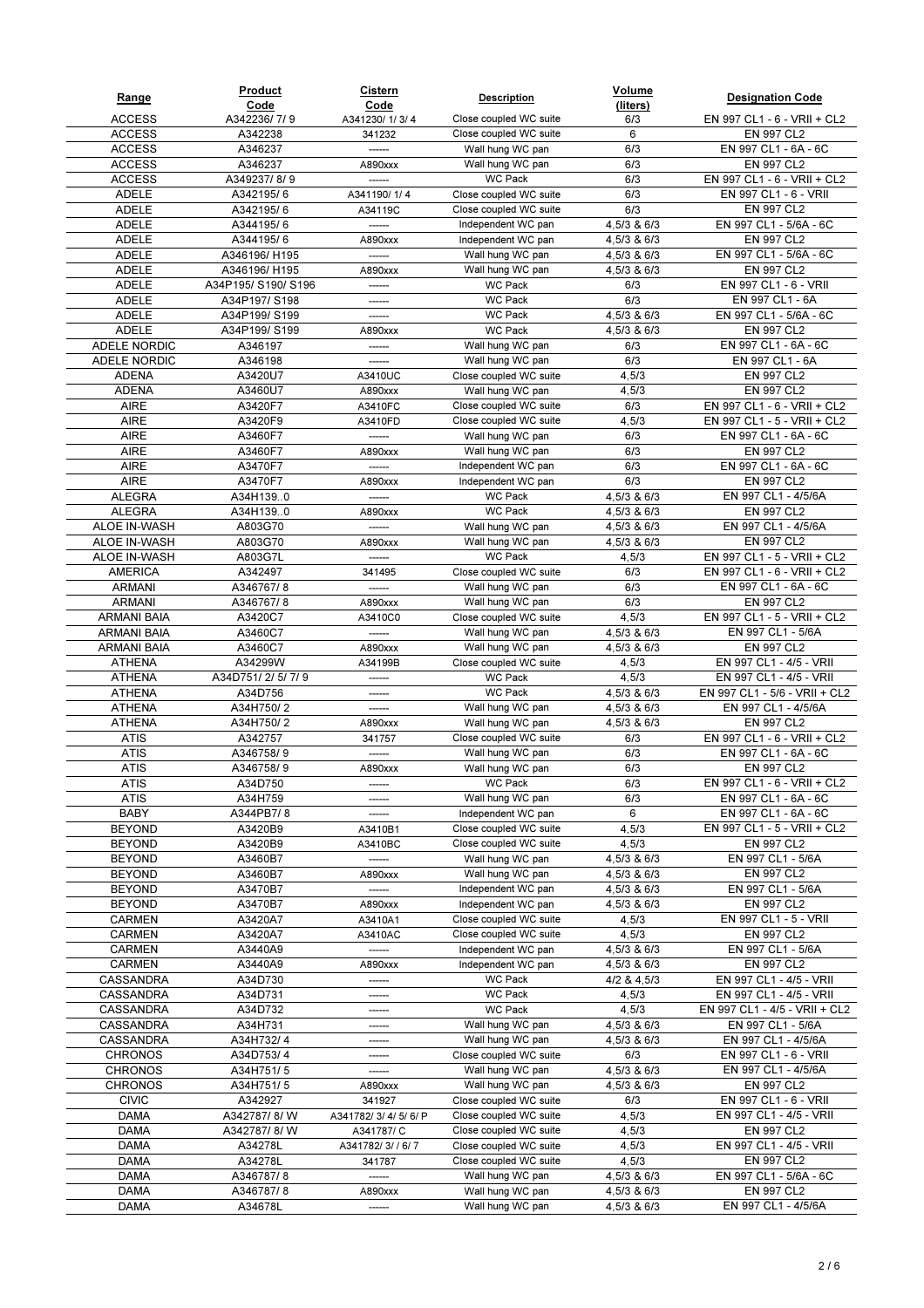| Range                 | Product<br>Code                    | <b>Cistern</b><br>Code   | <b>Description</b>                               | Volume<br>(liters)         | <b>Designation Code</b>                          |
|-----------------------|------------------------------------|--------------------------|--------------------------------------------------|----------------------------|--------------------------------------------------|
| <b>DAMA</b>           | A34678L                            | A890xxx                  | Wall hung WC pan                                 | 4,5/3 & 6/3                | EN 997 CL2                                       |
| <b>DAMA</b>           | A347787                            | ------                   | Independent WC pan                               | 4,5/3 & 6/3                | EN 997 CL1 - 5/6A - 6C                           |
| <b>DAMA</b>           | A347787                            | A890xxx                  | Independent WC pan                               | 4,5/3 & 6/3                | EN 997 CL2                                       |
| <b>DAMA</b>           | A34P787                            | ------                   | <b>WC Pack</b>                                   | 4,5/3                      | EN 997 CL1 - 4/5 - VRII                          |
| <b>DAMA RETRO</b>     | A342320/1/4/9                      | A341325/D/G              | Close coupled WC suite                           | 6/3                        | EN 997 CL1 - 6 - VRII                            |
| <b>DAMA RETRO</b>     | A342320/9                          | A34132F                  | Close coupled WC suite                           | 6/3                        | EN 997 CL2                                       |
| DAMA RETRO            | A344320                            | ------                   | Independent WC pan                               | 6/3                        | EN 997 CL1 - 6A - 6C                             |
| DAMA RETRO            | A346327                            | ------                   | Wall hung WC pan                                 | 6/3                        | EN 997 CL1 - 6A - 6C                             |
| DAMA RETRO            | A346327                            | A890xxx                  | Wall hung WC pan                                 | 6/3                        | EN 997 CL2                                       |
| DAMA RETRO            | A347325                            |                          | Independent WC pan                               | 6/3                        | EN 997 CL1 - 6A - 6C                             |
| <b>DAMA RETRO</b>     | A347325                            | A890xxx                  | Independent WC pan                               | 6/3                        | EN 997 CL2                                       |
| DAMA SENSO            | A342514/5/7                        | A341515/7/H              | Close coupled WC suite                           | 6/3                        | EN 997 CL1 - 6 - VRII                            |
| <b>DAMA SENSO</b>     | A342514/5/7                        | 341518                   | Close coupled WC suite                           | 6/3                        | EN 997 CL2                                       |
| DAMA SENSO            | A346517/8/P                        | ------                   | Wall hung WC pan                                 | 6/3                        | EN 997 CL1 - 6A - 6C                             |
| DAMA SENSO            | A346517/8/P                        | A890xxx                  | Wall hung WC pan                                 | 6/3                        | EN 997 CL2                                       |
| DAMA SENSO            | A34651W                            | ------                   | Wall hung WC pan                                 | 4,5/3 & 6/3                | EN 997 CL1 - 5/6A - 6C                           |
| <b>DAMA SENSO</b>     | A34651W                            | A890xxx                  | Wall hung WC pan                                 | 4,5/3 & 6/3                | EN 997 CL2                                       |
| DEBBA<br><b>DEBBA</b> | A342997/8/9/F/L<br>A342997/8/9/F/L | A341990/1/8<br>A341994/5 | Close coupled WC suite<br>Close coupled WC suite | 4,5/3<br>6/3               | EN 997 CL1 - 4/5 - VRII<br>EN 997 CL1 - 6 - VRII |
| DEBBA                 | A342997/8/9/F/L                    | A34199C                  | Close coupled WC suite                           | 4,5/3                      | EN 997 CL2                                       |
| DEBBA                 | A34299B                            | A341992/3                | Close coupled WC suite                           | 4,5/3                      | EN 997 CL1 - 4/5 - VRII                          |
| DEBBA                 | A34299B                            | A341996/7                | Close coupled WC suite                           | 6/3                        | EN 997 CL1 - 6 - VRII + CL2                      |
| <b>DEBBA</b>          | A34299B                            | A34199D                  | Close coupled WC suite                           | 4,5/3                      | EN 997 CL2                                       |
| DEBBA                 | A34299J/K/P                        | A341990/1/8/C            | Close coupled WC suite                           | 4,5/3                      | EN 997 CL1 - 4/5 - VRII                          |
| <b>DEBBA</b>          | A34299J/K/P                        | A341994/5                | Close coupled WC suite                           | 6/3                        | EN 997 CL1 - 6 - VRII                            |
| DEBBA                 | A34299J/K/P                        | A34199C                  | Close coupled WC suite                           | 4,5/3                      | EN 997 CL2                                       |
| <b>DEBBA</b>          | A3429D3/4/7/8/B                    | A341990/D0/D3            | Close coupled WC suite                           | 4,5/3                      | EN 997 CL1 - 4/5 - VRII                          |
| <b>DEBBA</b>          | A3429D3/4/7/8/B                    | A3419D2                  | Close coupled WC suite                           | 4,5/3                      | EN 997 CL2                                       |
| DEBBA                 | A3429D3/4/7/8/B                    | A341994/D4/D5            | Close coupled WC suite                           | 6/3                        | EN 997 CL1 - 6 - VRII                            |
| DEBBA                 | A344996/7                          |                          | Independent WC pan                               | 4,5/3 & 6/3                | EN 997 CL1 - 5/6A - 6C                           |
| DEBBA                 | A344996/7                          | A890xxx                  | Independent WC pan                               | 4,5/3 & 6/3                | EN 997 CL2                                       |
| DEBBA                 | A34499P/S                          | ------                   | Independent WC pan                               | 4,5/3 & 6/3                | EN 997 CL1 - 5/6A - 6C                           |
| <b>DEBBA</b>          | A34499P/S                          | A890xxx                  | Independent WC pan                               | 4,5/3 & 6/3                | EN 997 CL2                                       |
| DEBBA                 | A346995/9                          | ------                   | Wall hung WC pan                                 | 4,5/3 & 6/3                | EN 997 CL1 - 5/6A - 6C                           |
| <b>DEBBA</b>          | A346995/9                          | A890xxx                  | Wall hung WC pan                                 | 4,5/3 & 6/3                | EN 997 CL2                                       |
| DEBBA                 | A346997/ H998                      |                          | Wall hung WC pan                                 | 4,5/3 & 6/3                | EN 997 CL1 - 5/6A - 6C                           |
| DEBBA                 | A346997/ H998                      | A890xxx                  | Wall hung WC pan                                 | 4,5/3 & 6/3                | EN 997 CL2                                       |
| DEBBA                 | A346998/ H996/ H999                |                          | Wall hung WC pan                                 | 4,5/3 & 6/3                | EN 997 CL1 - 4/5/6A                              |
| <b>DEBBA</b>          | A346998/ H996/ H999                | A890xxx                  | Wall hung WC pan                                 | 4,5/3 & 6/3                | EN 997 CL2                                       |
| <b>DEBBA</b>          | A34699A                            | -------                  | Wall hung WC pan                                 | 4,5/3 & 6/3                | EN 997 CL1 - 4/5/6A                              |
| DEBBA                 | A34699A                            | A890xxx<br>------        | Wall hung WC pan<br>Wall hung WC pan             | 4,5/3 & 6/3                | EN 997 CL2<br>EN 997 CL1 - 4/5/6A                |
| DEBBA<br><b>DEBBA</b> | A34699L/ H99L<br>A34699L/H99L      | A890xxx                  | Wall hung WC pan                                 | 4,5/3 & 6/3<br>4,5/3 & 6/3 | EN 997 CL2                                       |
| <b>DEBBA</b>          | A347996                            | ------                   | Independent WC pan                               | 4,5/3 & 6/3                | EN 997 CL1 - 5/6A - 6C                           |
| <b>DEBBA</b>          | A347996                            | A890xxx                  | Independent WC pan                               | 4,5/3 & 6/3                | <b>EN 997 CL2</b>                                |
| DEBBA                 | A34D990                            | ------                   | WC Pack                                          | 4,5/3                      | EN 997 CL1 - 4/5 - VRII                          |
| DEBBA                 | A34D995/7/8/P                      | ------                   | WC Pack                                          | 4,5/3                      | EN 997 CL1 - 4/5 - VRII                          |
| DEBBA                 | A34D999                            | ------                   | <b>WC Pack</b>                                   | 6/3                        | EN 997 CL1 - 6 - VRII                            |
| DEBBA                 | A34D99L                            | -------                  | WC Pack                                          | 6/3                        | EN 997 CL1 - 6 - VRII + CL2                      |
| DEBBA                 | A34699G/H992                       | ------                   | Wall hung WC pan                                 | $4,5/3$ & $6/3$            | EN 997 CL1 - 4/5/6A                              |
| DEBBA                 | A34699G/ H992                      | A890xxx                  | Wall hung WC pan                                 | 4,5/3 & 6/3                | EN 997 CL2                                       |
| DEBBA                 | A34P990                            | ------                   | WC Pack                                          | 4,5/3                      | EN 997 CL1 - 4/5 - VRII                          |
| <b>DEBBA</b>          | A34P997/9/L                        | -------                  | <b>WC Pack</b>                                   | 6/3                        | EN 997 CL1 - 6 - VRII                            |
| <b>DEBBA</b>          | A34S995/6                          | ------                   | <b>WC Pack</b>                                   | 4,5/3                      | EN 997 CL1 - 4/5 - VRII                          |
| <b>DS COMPACT</b>     | A342518/9                          | A341516/ 9/ A/ J         | Close coupled WC suite                           | 6/3                        | EN 997 CL1 - 6 - VRII                            |
| <b>DS COMPACT</b>     | A342518/9                          | A34151B                  | Close coupled WC suite                           | 6/3                        | EN 997 CL2                                       |
| <b>DS COMPACT</b>     | A34251S/W                          | A34151D/S                | Close coupled WC suite                           | 4,5/3                      | EN 997 CL1 - 4/5 - VRII + CL2                    |
| <b>DS COMPACT</b>     | A347517/ P                         | ------                   | Independent WC pan                               | 6/3                        | EN 997 CL1 - 6A - 6C                             |
| <b>DS COMPACT</b>     | A347517/ P                         | A890xxx                  | Independent WC pan                               | 6/3                        | EN 997 CL2                                       |
| <b>DS COMPACT</b>     | A34751W                            |                          | Independent WC pan                               | 4,5/3 & 6/3                | EN 997 CL1 - 5/6A - 6C                           |
| <b>DS COMPACT</b>     | A34751W                            | A890xxx                  | Independent WC pan                               | 4,5/3 & 6/3                | EN 997 CL2                                       |
| <b>DS COMPACT</b>     | A349512                            |                          | <b>WC Pack</b><br>Close coupled WC suite         | 6/3                        | EN 997 CL1 - 6 - VRII                            |
| EOS<br>EOS            | A34251D<br>A34D512                 | A34151V/X<br>------      | Close coupled WC suite                           | 6/3<br>6/3                 | EN 997 CL1 - 6 - VRII<br>EN 997 CL1 - 6 - VRII   |
|                       |                                    |                          | <b>WC Pack</b>                                   |                            |                                                  |
| EOS<br>EOS            | A34D517/8<br>A34H510               | ------<br>-------        | Wall hung WC pan                                 | 6/3<br>6/3                 | EN 997 CL1 - 6 - VRII<br>EN 997 CL1 - 6A - 6C    |
| <b>GAP BOX</b>        | A34D476                            | ------                   | WC Pack                                          | 4,5/3                      | EN 997 CL1 - 4/5 - VRII                          |
| GIRALDA               | A342463/4/6/7/P                    | A341465/7/9/E            | Close coupled WC suite                           | 6/3                        | EN 997 CL1 - 6 - VRII                            |
| GIRALDA               | A342463/6                          | 341468                   | Close coupled WC suite                           | 6/3                        | EN 997 CL2                                       |
| GIRALDA               | A344465                            | ------                   | Independent WC pan                               | 6/3                        | EN 997 CL1 - 6A - 6C                             |
| GIRALDA               | A346467/8/P                        | ------                   | Wall hung WC pan                                 | 6/3                        | EN 997 CL1 - 6A - 6C                             |
| GIRALDA               | A346467/8/P                        | A890xxx                  | Wall hung WC pan                                 | 6/3                        | EN 997 CL2                                       |
| <b>GIRALDA</b>        | A347465                            | ------                   | Independent WC pan                               | 6/3                        | EN 997 CL1 - 6A - 6C                             |
|                       |                                    |                          |                                                  |                            |                                                  |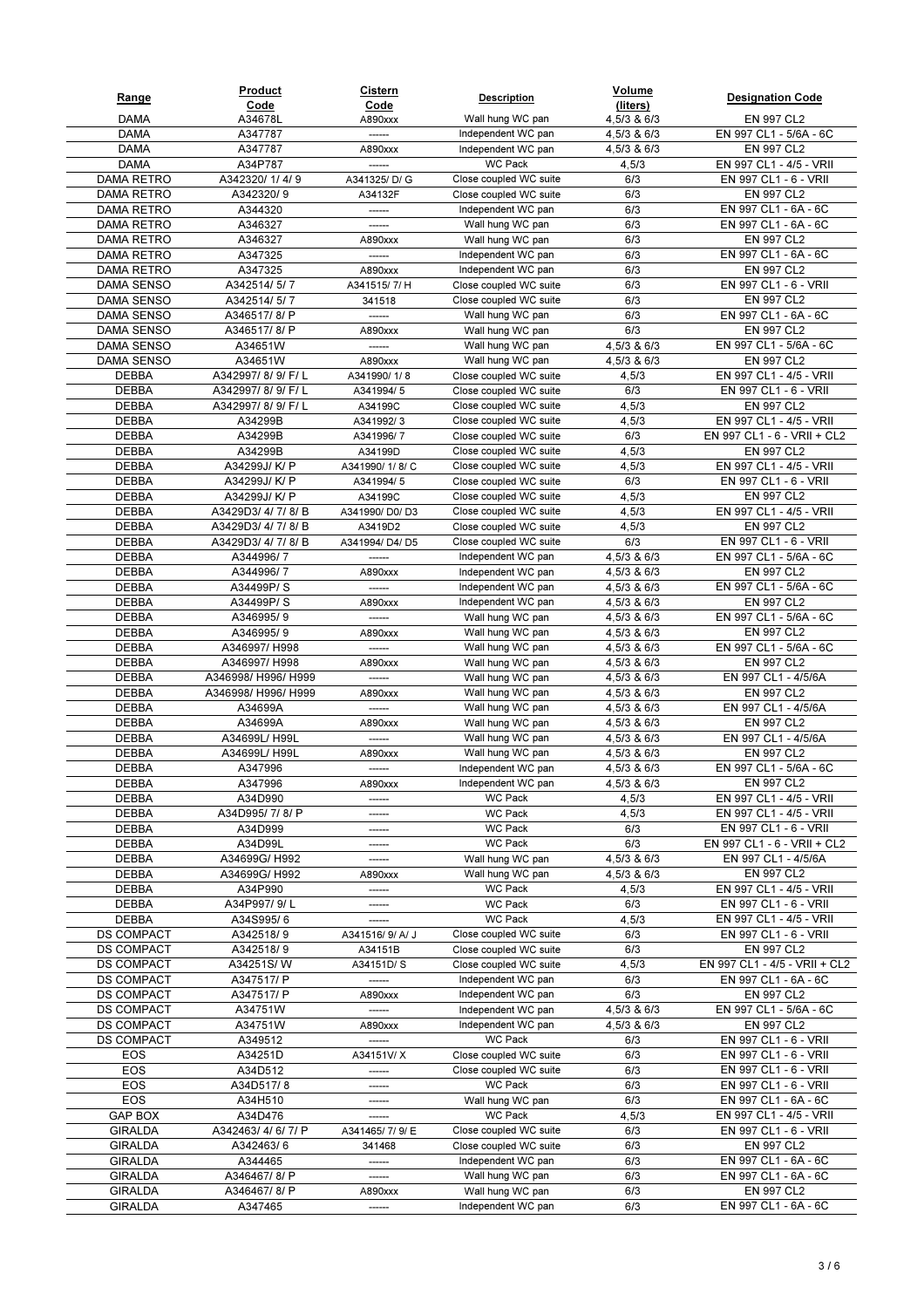| Range                                            | Product<br>Code                | <u>Cistern</u><br>Code | <b>Description</b>                               | <b>Volume</b><br>(liters)  | <b>Designation Code</b>                                        |
|--------------------------------------------------|--------------------------------|------------------------|--------------------------------------------------|----------------------------|----------------------------------------------------------------|
| <b>GIRALDA</b>                                   | A347465                        | A890xxx                | Independent WC pan                               | 6/3                        | EN 997 CL2                                                     |
| <b>GIRALDA</b>                                   | A349464/5                      | ------                 | <b>WC Pack</b>                                   | 6/3                        | EN 997 CL1 - 6 - VRII                                          |
| <b>HALL</b>                                      | A342627/8/P                    | 341620                 | Close coupled WC suite                           | 6/3                        | EN 997 CL1 - 6 - VRII                                          |
| <b>HALL</b>                                      | A342627/8/P                    | A34162C                | Close coupled WC suite                           | 6/3                        | EN 997 CL2                                                     |
| <b>HALL</b>                                      | A34262S/W                      | A34162S                | Close coupled WC suite                           | 4,5/3                      | EN 997 CL1 - 4/5 - VRII + CL2                                  |
| <b>HALL</b>                                      | A34262S/W                      | A34162D                | Close coupled WC suite                           | 4,5/3                      | EN 997 CL2                                                     |
| <b>HALL</b>                                      | A346627/8/E/P                  |                        | Wall hung WC pan                                 | 6/3                        | EN 997 CL1 - 6A - 6C                                           |
| <b>HALL</b>                                      | A346627/8/E/P                  | A890xxx                | Wall hung WC pan                                 | 6/3                        | EN 997 CL2                                                     |
| <b>HALL</b>                                      | A34662W                        |                        | Wall hung WC pan                                 | 4,5/3 & 6/3                | EN 997 CL1 - 5/6A - 6C                                         |
| <b>HALL</b>                                      | A34662W                        | A890xxx                | Wall hung WC pan                                 | 4,5/3 & 6/3                | EN 997 CL2                                                     |
| <b>HALL</b>                                      | A347627                        | ------                 | Independent WC pan                               | 6/3                        | EN 997 CL1 - 6A - 6C                                           |
| <b>HALL</b>                                      | A347627                        | A890xxx                | Independent WC pan                               | 6/3                        | EN 997 CL2                                                     |
| <b>HALL</b>                                      | A34762W                        | ------                 | Independent WC pan                               | 4,5/3 & 6/3                | EN 997 CL1 - 5/6A - 6C                                         |
| <b>HALL</b>                                      | A34762W                        | A890xxx                | Independent WC pan                               | 4,5/3 & 6/3                | EN 997 CL2                                                     |
| HEBE                                             | A346136/ H136/ H138            | ------                 | Wall hung WC pan                                 | 4,5/3 & 6/3                | EN 997 CL1 4/5/6A + CL2                                        |
| <b>HERACLES</b>                                  | A3460N3                        | -------                | Wall hung WC pan                                 | 4,5/3 & 6/3                | EN 997 CL1 5/6A + CL2                                          |
| <b>HERACLES</b>                                  | A34D0N0/1                      | ------                 | Close coupled WC suite                           | 4,5/3                      | EN 997 CL1 - 5 - VRII + CL2                                    |
| <b>HERACLES</b>                                  | A34H0N0/5/6                    | ------                 | Wall hung WC pan                                 | 4,5/3 & 6/3                | EN 997 CL1 - 5/6A                                              |
| <b>HERACLES</b><br><b>HERACLES</b>               | A34H0N0/5/6                    | A890xxx                | Wall hung WC pan<br>Wall hung WC pan             | 4,5/3 & 6/3                | EN 997 CL2<br>EN 997 CL1 - 4/5/6A                              |
| <b>HERACLES</b>                                  | A34H0N9<br>A34H0N9             | A890xxx                | Wall hung WC pan                                 | 4,5/3 & 6/3<br>4,5/3 & 6/3 | EN 997 CL2                                                     |
| <b>ICARIA</b>                                    | A34D75A                        |                        | <b>WC Pack</b>                                   | 6/3                        | EN 997 CL1 - 6 - VRII + CL2                                    |
| <b>INSIGNIA IN-WASH</b>                          | A803104/5                      | ------                 | <b>WC Pack</b>                                   | 4,5/3                      | EN 997 CL1 - 5 - VRII + CL2                                    |
| <b>INSPIRA</b>                                   | A342526/ 529/ 536              | A341520/ C             | Close coupled WC suite                           | 4,5/3                      | EN 997 CL1 - 5 - VRII + CL2                                    |
| <b>INSPIRA</b>                                   | A342527/ 528/ 537              | A341520/ C             | Close coupled WC suite                           | 4,5/3                      | EN 997 CL1 - 5 - VRII + CL2                                    |
| <b>INSPIRA</b>                                   | A346527/537                    | ------                 | Wall hung WC pan                                 | 4,5/3 & 6/3                | EN 997 CL1 - 5/6A                                              |
| <b>INSPIRA</b>                                   | A346527/537                    | A890xxx                | Wall hung WC pan                                 | 4,5/3 & 6/3                | EN 997 CL2                                                     |
| <b>INSPIRA</b>                                   | A346528                        |                        | Wall hung WC pan                                 | 4,5/3 & 6/3                | EN 997 CL1 - 4/5/6A                                            |
| <b>INSPIRA</b>                                   | A346528                        | A890xxx                | Wall hung WC pan                                 | 4,5/3 & 6/3                | EN 997 CL2                                                     |
| <b>INSPIRA</b>                                   | A347526                        | ------                 | Independent WC pan                               | 4,5/3 & 6/3                | EN 997 CL1 - 4/5/6A                                            |
| <b>INSPIRA</b>                                   | A347526                        | A890xxx                | Independent WC pan                               | 4,5/3 & 6/3                | EN 997 CL2                                                     |
| <b>INSPIRA</b>                                   | A347527                        | ------                 | Independent WC pan                               | 4,5/3 & 6/3                | EN 997 CL1 - 5/6A - 6C                                         |
| <b>INSPIRA</b>                                   | A347527                        | A890xxx                | Independent WC pan                               | 4,5/3 & 6/3                | EN 997 CL2                                                     |
| <b>INSPIRA</b>                                   | A347537                        | ------                 | Independent WC pan                               | 4,5/3 & 6/3                | EN 997 CL1 - 5/6A                                              |
| <b>INSPIRA</b>                                   | A347537                        | A890xxx                | Independent WC pan                               | 4,5/3 & 6/3                | EN 997 CL2                                                     |
| <b>INSPIRA IN-TANK</b><br><b>INSPIRA IN-TANK</b> | A803094<br>A803095             | ------<br>------       | <b>WC Pack</b><br><b>WC Pack</b>                 | 4,5/3<br>4,5/3             | EN 997 CL1 - 4/5 - VRII + CL2<br>EN 997 CL1 - 4/5 - VRII + CL2 |
| <b>INSPIRA IN-WASH</b>                           | A803060                        | ------                 | Wall hung WC pan                                 | 4,5/3 & 6/3                | EN 997 CL1 - 4/5/6A                                            |
| <b>INSPIRA IN-WASH</b>                           | A803060                        | A890xxx                | Wall hung WC pan                                 | 4,5/3 & 6/3                | EN 997 CL2                                                     |
| <b>INSPIRA IN-WASH</b>                           | A803061                        | ------                 | <b>WC Pack</b>                                   | 4,5/3                      | EN 997 CL1 - 5 - VRII + CL2                                    |
| <b>INSPIRA IN-WASH</b>                           | A803063                        | ------                 | Independent WC pan                               | 4,5/3 & 6/3                | EN 997 CL1 - 5/6A                                              |
| <b>INSPIRA IN-WASH</b>                           | A803063                        | A890xxx                | Independent WC pan                               | 4,5/3 & 6/3                | EN 997 CL2                                                     |
| <b>INSPIRA IN-WASH</b>                           | A80306L                        | A341061                | Close coupled WC suite                           | 4,5/3                      | EN 997 CL1 - 5 - VRII + CL2                                    |
| <b>KHROMA</b>                                    | A342657                        | 341650                 | Close coupled WC suite                           | 6/3                        | EN 997 CL1 - 6 - VRII + CL2                                    |
| <b>KHROMA</b><br>KHROMA                          | A34265W<br>A346657/W           | A34165T                | Close coupled WC suite<br>Wall hung WC pan       | 4,5/3<br>4,5/3 & 6/3       | EN 997 CL1 - 4/5 - VRII + CL2<br>EN 997 CL1 - 5/6A - 6C        |
| <b>KHROMA</b>                                    | A346657/W                      | A890xxx                | Wall hung WC pan                                 | 4,5/3 & 6/3                | EN 997 CL2                                                     |
| <b>KHROMA</b>                                    | A347657                        | ------                 | Independent WC pan                               | 6/3                        | EN 997 CL1 - 6A - 6C                                           |
| <b>KHROMA</b>                                    | A347657                        | -------                | Independent WC pan                               | 6/3                        | EN 997 CL2                                                     |
| LAURUS                                           | A3420NL                        | A3410N0/1              | Close coupled WC suite                           | 4,5/3                      | EN 997 CL1 - 5 - VRII + CL2                                    |
| LAURUS                                           | A3470NL                        | ------                 | Independent WC pan                               | 4,5/3 & 6/3                | EN 997 CL1 - 5/6A                                              |
| LAURUS                                           | A3470NL                        | A890xxx                | Independent WC pan                               | 4,5/3 & 6/3                | EN 997 CL2                                                     |
| <b>LEGACY</b><br><b>LEGACY</b>                   | A34D0N0/1                      | ------                 | Close coupled WC suite                           | 4,5/3                      | EN 997 CL1 - 5 - VRII + CL2                                    |
| <b>LEGACY</b>                                    | A34H0N0/4/5<br>A34H0N0/4/5     | ------<br>A890xxx      | Wall hung WC pan<br>Wall hung WC pan             | 4,5/3 & 6/3<br>4,5/3 & 6/3 | EN 997 CL1 - 5/6A<br>EN 997 CL2                                |
| <b>MATEO</b>                                     | A346201                        | ------                 | Wall hung WC pan                                 | 4,5/3 & 6/3                | EN 997 CL1 4/5/6A + CL2                                        |
| <b>MERIDIAN IN-WASH</b>                          | A811352/3                      | ------                 | Independent WC pan                               | 4,5/3 & 6/3                | EN 997 CL1 - 5/6A - 6C                                         |
| <b>MERIDIAN IN-WASH</b>                          | A811352/3                      | A890xxx                | Independent WC pan                               | 4,5/3 & 6/3                | EN 997 CL2                                                     |
| <b>MERIDIAN-N</b>                                | A342245/7/L                    | A341240/1/F            | Close coupled WC suite                           | 4,5/3                      | EN 997 CL1 - 4/5 - VRII + CL2                                  |
| <b>MERIDIAN-N</b>                                | A342245/7/L                    | A34124C                | Close coupled WC suite                           | 4,5/3                      | EN 997 CL2                                                     |
| <b>MERIDIAN-N</b>                                | A34224L                        | A34R242                | Close coupled WC suite                           | 4,5/3                      | EN 997 CL1 - 5 - VRII + CL2                                    |
| <b>MERIDIAN-N</b>                                | A342246                        | A34R240                | Close coupled WC suite                           | 4,5/3                      | EN 997 CL1 - 5 - VRII + CL2                                    |
| <b>MERIDIAN-N</b><br><b>MERIDIAN-N</b>           | A342246/8/C/P<br>A342246/8/C/P | A341242/3/A<br>A34124D | Close coupled WC suite<br>Close coupled WC suite | 4,5/3<br>4,5/3             | EN 997 CL1 - 4/5 - VRII + CL2<br>EN 997 CL2                    |
| <b>MERIDIAN-N</b>                                | A34224H                        | A34124H/ J             | Close coupled WC suite                           | 6/3                        | EN 997 CL1 - 6 - VRII + CL2                                    |
| <b>MERIDIAN-N</b>                                | A34224H                        | A34124K                | Close coupled WC suite                           | 6                          | EN 997 CL2                                                     |
| <b>MERIDIAN-N</b>                                | A346247                        | A890xxx                | Wall hung WC pan                                 | 4,5/3 & 6/3                | EN 997 CL2                                                     |
| <b>MERIDIAN-N</b>                                | A346247/8/P                    | ------                 | Wall hung WC pan                                 | 4,5/3 & 6/3                | EN 997 CL1 - 5/6A - 6C                                         |
| <b>MERIDIAN-N</b>                                | A34624L/ 6244                  | ------                 | Wall hung WC pan                                 | 4,5/3 & 6/3                | EN 997 CL1 - 4/5/6A                                            |
| <b>MERIDIAN-N</b>                                | A34624L/ 6244                  | A890xxx                | Wall hung WC pan                                 | 4,5/3 & 6/3                | EN 997 CL2                                                     |
| <b>MERIDIAN-N</b>                                | A347246                        | ------                 | Independent WC pan                               | 4,5/3 & 6/3                | EN 997 CL1 - 4/5/6A                                            |
| <b>MERIDIAN-N</b>                                | A347246                        | A890xxx<br>------      | Independent WC pan                               | 4,5/3 & 6/3                | EN 997 CL2                                                     |
| <b>MERIDIAN-N</b><br><b>MERIDIAN-N</b>           | A347247/ C/ W<br>A347247/ C/ W | A890xxx                | Independent WC pan<br>Independent WC pan         | 4,5/3 & 6/3<br>4,5/3 & 6/3 | EN 997 CL1 - 5/6A - 6C<br>EN 997 CL2                           |
| <b>MERIDIAN-N</b>                                | A346H240/ H242                 | ------                 | Wall hung WC pan                                 | 4,5/3 & 6/3                | EN 997 CL1 - 4/5/6A                                            |
| <b>MERIDIAN-N</b>                                | A346H240/ H242                 | A890xxx                | Wall hung WC pan                                 | 4,5/3 & 6/3                | EN 997 CL2                                                     |
| <b>MERIDIAN-N</b>                                | A893301/2                      | ------                 | WC Pack                                          | 4,5/3                      | EN 997 CL1 - 5 - VRII + CL2                                    |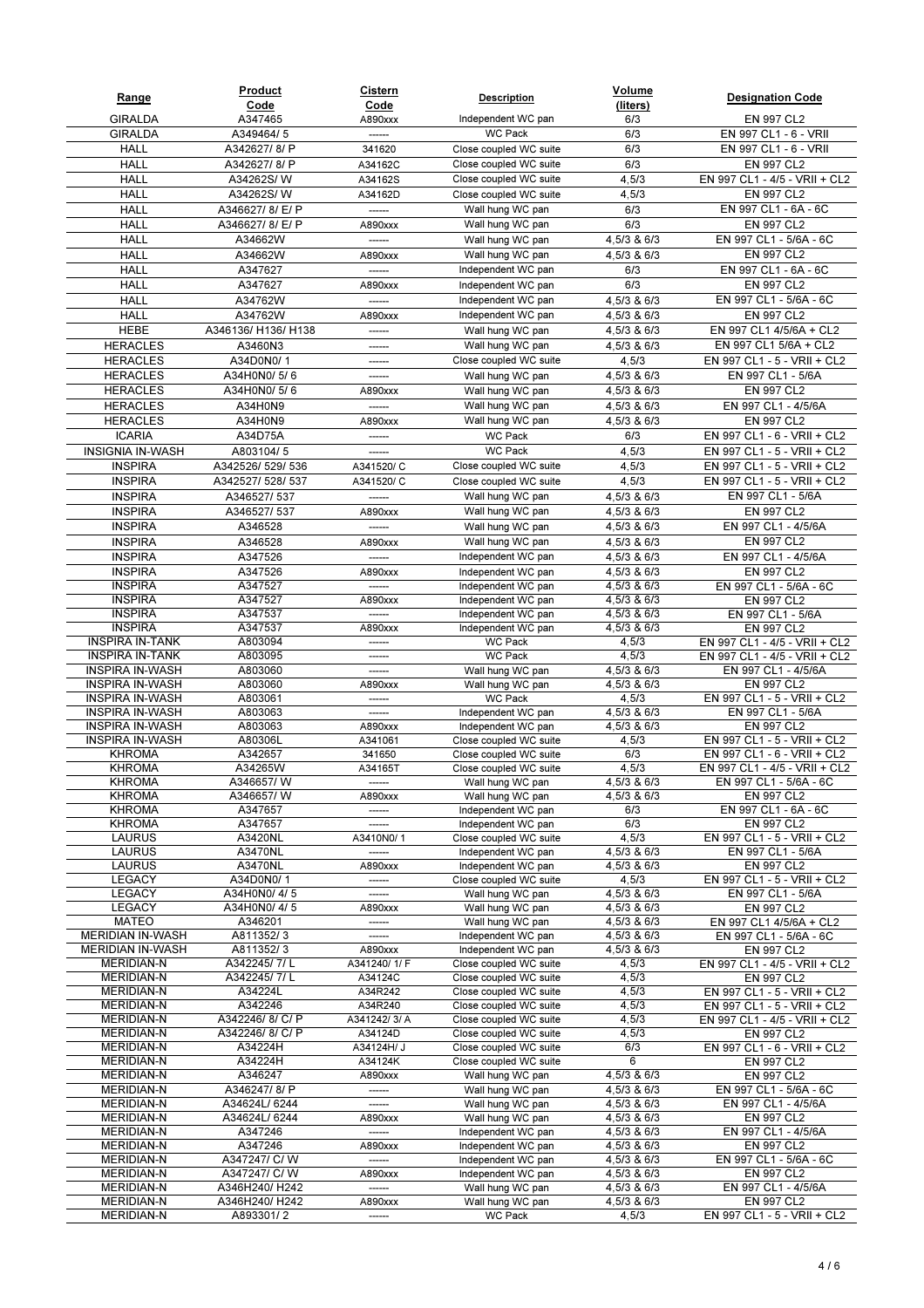| Range                        | Product                     | <b>Cistern</b>        | <b>Description</b>                               | Volume                     | <b>Designation Code</b>                                      |
|------------------------------|-----------------------------|-----------------------|--------------------------------------------------|----------------------------|--------------------------------------------------------------|
| <b>MERIDIAN-N</b>            | Code<br>A893303             | Code<br>------        | <b>WC Pack</b>                                   | (liters)<br>4,5/3          | EN 997 CL1 - 5 - VRII + CL2                                  |
| <b>METIS</b>                 | A34H393                     | ------                | <b>WC Pack</b>                                   | 4,5/3 & 6/3                | EN 997 CL1 4/5/6A + CL2                                      |
| <b>MITOS</b>                 | A342BK5/WBK4                | A341BK3/4             | Close coupled WC suite                           | 6/3                        | EN 997 CL1 - 6 - VRII                                        |
| <b>MITOS</b>                 | A34H303                     | ------                | Wall hung WC pan                                 | 6/3                        | EN 997 CL1 - 6A - 6C                                         |
| <b>MITOS</b>                 | A34H303                     | A890xxx               | Wall hung WC pan                                 | 4,5/3 & 6/3                | EN 997 CL2                                                   |
| <b>MITOS</b>                 | A34HBK4                     | ------                | Wall hung WC pan                                 | 4,5/3 & 6/3                | EN 997 CL1 - 4/5/6A                                          |
| <b>MITOS</b>                 | A34HBK4                     | A890xxx               | Wall hung WC pan                                 | 4,5/3 & 6/3                | EN 997 CL2                                                   |
| <b>MITOS</b><br><b>MITOS</b> | A34P39A/ C/ D/ E/ F         | ------<br>-------     | <b>WC Pack</b>                                   | 6/3<br>6/3                 | EN 997 CL1 - 6 - VRII<br>EN 997 CL1 - 6 - VRII               |
| <b>NEXO</b>                  | A34S39A/ C/ E<br>A342640    | A341640/4/7           | <b>WC Pack</b><br>Close coupled WC suite         | 6/3                        | EN 997 CL1 - 6 - VRII                                        |
| <b>NEXO</b>                  | A342640                     | 341643                | Close coupled WC suite                           | 6/3                        | EN 997 CL2                                                   |
| <b>NEXO</b>                  | A342642/ P                  | A341642/ 6/ 8/ P/ R   | Close coupled WC suite                           | 6/3                        | EN 997 CL1 - 6 - VRII                                        |
| <b>NEXO</b>                  | A342642/ P                  | 341645                | Close coupled WC suite                           | 6/3                        | EN 997 CL2                                                   |
| <b>NEXO</b>                  | A34464K                     | ------                | Independent WC pan                               | 6/3                        | EN 997 CL1 - 6A - 6C                                         |
| <b>NEXO</b>                  | A346640                     | A890xxx               | Wall hung WC pan                                 | 6/3                        | EN 997 CL2                                                   |
| <b>NEXO</b>                  | A346640/K                   | ------                | Wall hung WC pan                                 | 6/3                        | EN 997 CL1 - 6A - 6C                                         |
| <b>NEXO</b>                  | A34664L/H64L                | -------               | Wall hung WC pan                                 | 4,5/3 & 6/3                | EN 997 CL1 - 4/5/6A                                          |
| <b>NEXO</b><br><b>NEXO</b>   | A34664L/H64L                | A890xxx               | Wall hung WC pan                                 | 4,5/3 & 6/3                | EN 997 CL2                                                   |
| <b>NEXO</b>                  | A347615<br>A347615          | ------<br>A890xxx     | Independent WC pan<br>Independent WC pan         | 6/3<br>6/3                 | EN 997 CL1 - 6A - 6C<br>EN 997 CL2                           |
| <b>NEXO</b>                  | A349642/3                   | ------                | <b>WC Pack</b>                                   | 6/3                        | EN 997 CL1 - 6 - VRII                                        |
| <b>NEXO</b>                  | A349644/6                   | ------                | <b>WC Pack</b>                                   | 6/3                        | EN 997 CL1 - 6 - VRII                                        |
| <b>NORA</b>                  | A34P39N/ P                  | ------                | <b>WC Pack</b>                                   | 6/3                        | EN 997 CL1 - 6 - VRII                                        |
| <b>NORA</b>                  | A34S39N/ P                  | ------                | <b>WC Pack</b>                                   | 6/3                        | EN 997 CL1 - 6 - VRII                                        |
| <b>NORA</b>                  | A34SBKN/ PBKN               | A341174/5             | Close coupled WC suite                           | 6/3                        | EN 997 CL1 - 6 - VRII                                        |
| NOVA IN-WASH                 | A803G60                     | ------                | Wall hung WC pan                                 | 4,5/3                      | EN 997 CL1 - 5A - 5C                                         |
| NOVA IN-WASH                 | A803G60                     | A890xxx               | Wall hung WC pan                                 | 4,5/3                      | EN 997 CL2                                                   |
| NOVA IN-WASH                 | A803G6L                     | ------                | <b>WC Pack</b>                                   | 4,5/3                      | EN 997 CL1 - 5 - VRII + CL2                                  |
| <b>ODEI</b>                  | A34H192                     | -------               | Wall hung WC pan                                 | 4,5/3 & 6/3                | EN 997 CL1 - 5/6A - 6C                                       |
| ODEI                         | A34H192                     | A890xxx               | Wall hung WC pan                                 | 4,5/3 & 6/3                | EN 997 CL2                                                   |
| ODEI<br><b>ONA</b>           | A34P192/S192<br>A342687/8   | ------                | <b>WC Pack</b>                                   | 6/3<br>4,5/3               | EN 997 CL1 - 6 - VRII + CL2                                  |
| <b>ONA</b>                   | A346687/8                   | A341680/1/C<br>------ | Close coupled WC suite<br>Wall hung WC pan       | 4,5/3 & 6/3                | EN 997 CL1 - 5 - VRII + CL2<br>EN 997 CL1 - 5/6A             |
| <b>ONA</b>                   | A346688                     | A890xxx               | Wall hung WC pan                                 | 4,5/3 & 6/3                | EN 997 CL2                                                   |
| <b>ONA</b>                   | A347687                     | ------                | Independent WC pan                               | 4,5/3 & 6/3                | EN 997 CL1 - 5/6A                                            |
| <b>ONA</b>                   | A347687                     | A890xxx               | Independent WC pan                               | 4,5/3 & 6/3                | EN 997 CL2                                                   |
| PALO                         | A346137/ H137               | ------                | Wall hung WC pan                                 | 4,5/3 & 6/3                | EN 997 CL1 - 4/5/6A + CL2                                    |
| PALO                         | A346137/ H137               | A890xxx               | Wall hung WC pan                                 | 4,5/3 & 6/3                | EN 997 CL2                                                   |
| <b>PURE</b>                  | A34DPU0                     | ------                | <b>WC Pack</b>                                   | 4,5/3                      | EN 997 CL1 - 5 - VRII                                        |
| <b>SIZA</b>                  | A342347                     | 341340                | Close coupled WC suite                           | 6/3                        | EN 997 CL1 - 6 - VRII                                        |
| <b>SIZA</b>                  | A346347                     | ------                | Wall hung WC pan                                 | 6/3                        | EN 997 CL1 - 6A                                              |
| <b>SIZA</b><br><b>TERAS</b>  | A34S347<br>A34D240          | ------<br>------      | <b>WC Pack</b>                                   | 6/3<br>4,5/3               | EN 997 CL1 - 6 - VRII<br>EN 997 CL1 - 4/5 - VRII + CL2       |
| <b>TERAS</b>                 | A34D24T                     | ------                | Close coupled WC suite<br><b>WC Pack</b>         | 4,5/3                      | EN 997 CL1 - 4/5 - VRII + CL2                                |
| <b>TERAS</b>                 | A34D24U                     | ------                | <b>WC Pack</b>                                   | 4,5/3                      | EN 997 CL1 - 4/5 - VRII + CL2                                |
| <b>TERAS</b>                 | A34H241/5/A/B               | ------                | Wall hung WC pan                                 | 4,5/3 & 6/3                | EN 997 CL1 - 4/5/6A                                          |
| <b>TERAS</b>                 | A34H241/5/A/B               | A890xxx               | Wall hung WC pan                                 | 4,5/3 & 6/3                | EN 997 CL2                                                   |
| <b>THE GAP</b>               | A3420N7/8/J                 | A3410N0/1             | Close coupled WC suite                           | 4,5/3                      | EN 997 CL1 - 5 - VRII                                        |
| THE GAP                      | A3420N7/8/J                 | A3410NC               | Close coupled WC suite                           | 4,5/3                      | EN 997 CL2                                                   |
| THE GAP                      | A3421AC                     | A341470/ 1/ 2/ 3 / C  | Close coupled WC suite                           | 4,5/3                      | EN 997 CL1 - 5 - VRII + CL2                                  |
| THE GAP                      | A342472                     | A341477/8/A/B         | Close coupled WC suite                           | 4,5/3                      | EN 997 CL1 - 4/5 - VRII                                      |
| THE GAP                      | A342477/8/9/L               | A341470/1/2/3         | Close coupled WC suite                           | 4,5/3                      | EN 997 CL1 - 4/5 - VRII                                      |
| THE GAP<br>THE GAP           | A342477/8/9/L<br>A342472/ C | A34147C<br>A34147D    | Close coupled WC suite<br>Close coupled WC suite | 4,5/3<br>4,5/3             | EN 997 CL2<br>EN 997 CL2                                     |
| THE GAP                      | A342737                     | A341730/1/2/3         | Close coupled WC suite                           | 4/2 & 4,5/3                | EN 997 CL1 - 4/5 - VRII                                      |
| THE GAP                      | A342737                     | A34173C               | Close coupled WC suite                           | 4/2 & 4,5/3                | EN 997 CL2                                                   |
| THE GAP                      | A3460NB/ H0N3               | ------                | Wall hung WC pan                                 | 4,5/3 & 6/3                | EN 997 CL1 - 4/5/6A                                          |
| THE GAP                      | A3460NB/ H0N3               | A890xxx               | Wall hung WC pan                                 | 4,5/3 & 6/3                | EN 997 CL2                                                   |
| THE GAP                      | A3460NL/7                   | ------                | Wall hung WC pan                                 | 4,5/3 & 6/3                | EN 997 CL1 - 5/6A                                            |
| THE GAP                      | A3460NL/7                   | A890xxx               | Wall hung WC pan                                 | 4,5/3 & 6/3                | <b>EN 997 CL2</b>                                            |
| THE GAP                      | A346477/8                   | ------                | Wall hung WC pan                                 | 4,5/3 & 6/3                | EN 997 CL1 - 5/6A - 6C                                       |
| THE GAP                      | A346477/8                   | A890xxx               | Wall hung WC pan                                 | 4,5/3 & 6/3                | <b>EN 997 CL2</b>                                            |
| THE GAP                      | A34647A/ H473               | ------                | Wall hung WC pan                                 | 4,5/3 & 6/3                | EN 997 CL1 - 4/5/6A                                          |
| THE GAP<br>THE GAP           | A34647A/ H473<br>A34647L/ F | A890xxx<br>------     | Wall hung WC pan<br>Wall hung WC pan             | 4,5/3 & 6/3<br>4,5/3 & 6/3 | EN 997 CL2<br>EN 997 CL1 - 5/6A                              |
| THE GAP                      | A34647L/ F                  | A890xxx               | Wall hung WC pan                                 | 4,5/3 & 6/3                | EN 997 CL2                                                   |
| THE GAP                      | A3470N7/8                   | ------                | Independent WC pan                               | 4,5/3 & 6/3                | EN 997 CL1 - 5/6A                                            |
| THE GAP                      | A3470N7/8                   | A890xxx               | Independent WC pan                               | 4,5/3 & 6/3                | EN 997 CL2                                                   |
| THE GAP                      | A347477/ 9/ C               | ------                | Independent WC pan                               | 4,5/3 & 6/3                | EN 997 CL1 - 5/6A - 6C                                       |
| THE GAP                      | A347477/ 9/ C               | A890xxx               | Independent WC pan                               | 4,5/3 & 6/3                | EN 997 CL2                                                   |
| THE GAP                      | A347737                     | ------                | Independent WC pan                               | 4,5/3 & 6/3                | EN 997 CL1 - 4/5/6A                                          |
| THE GAP                      | A347737                     | A890xxx               | Independent WC pan                               | 4,5/3 & 6/3                | EN 997 CL2                                                   |
| THE GAP                      | A349478/9479                | ------                | WC Pack                                          | 4,5/3                      | EN 997 CL1 - 4/5 - VRII                                      |
| THE GAP                      | A34D0N2/3/4/6               | ------                | WC Pack                                          | 4,5/3<br>4,5/3             | EN 997 CL1 - 5 - VRII                                        |
| THE GAP<br>THE GAP           | A34D0N5<br>A34D0N7          | ------<br>------      | WC Pack<br>WC Pack                               | 4,5/3                      | EN 997 CL1 - 5 - VRII + CL2<br>EN 997 CL1 - 4/5 - VRII + CL2 |
| THE GAP                      | A34D737/8                   | ------                | WC Pack                                          | 4/2 & 4,5/3                | EN 997 CL1 - 4/5 - VRII                                      |
| THE GAP                      | A34D739                     | ------                | WC Pack                                          | 4,5/3                      | EN 997 CL1 - 4/5 - VRII                                      |
| THE GAP                      | A34H0N1/2/8                 | ------                | Wall hung WC pan                                 | 4,5/3 & 6/3                | EN 997 CL1 - 5/6A                                            |
|                              |                             |                       |                                                  |                            |                                                              |